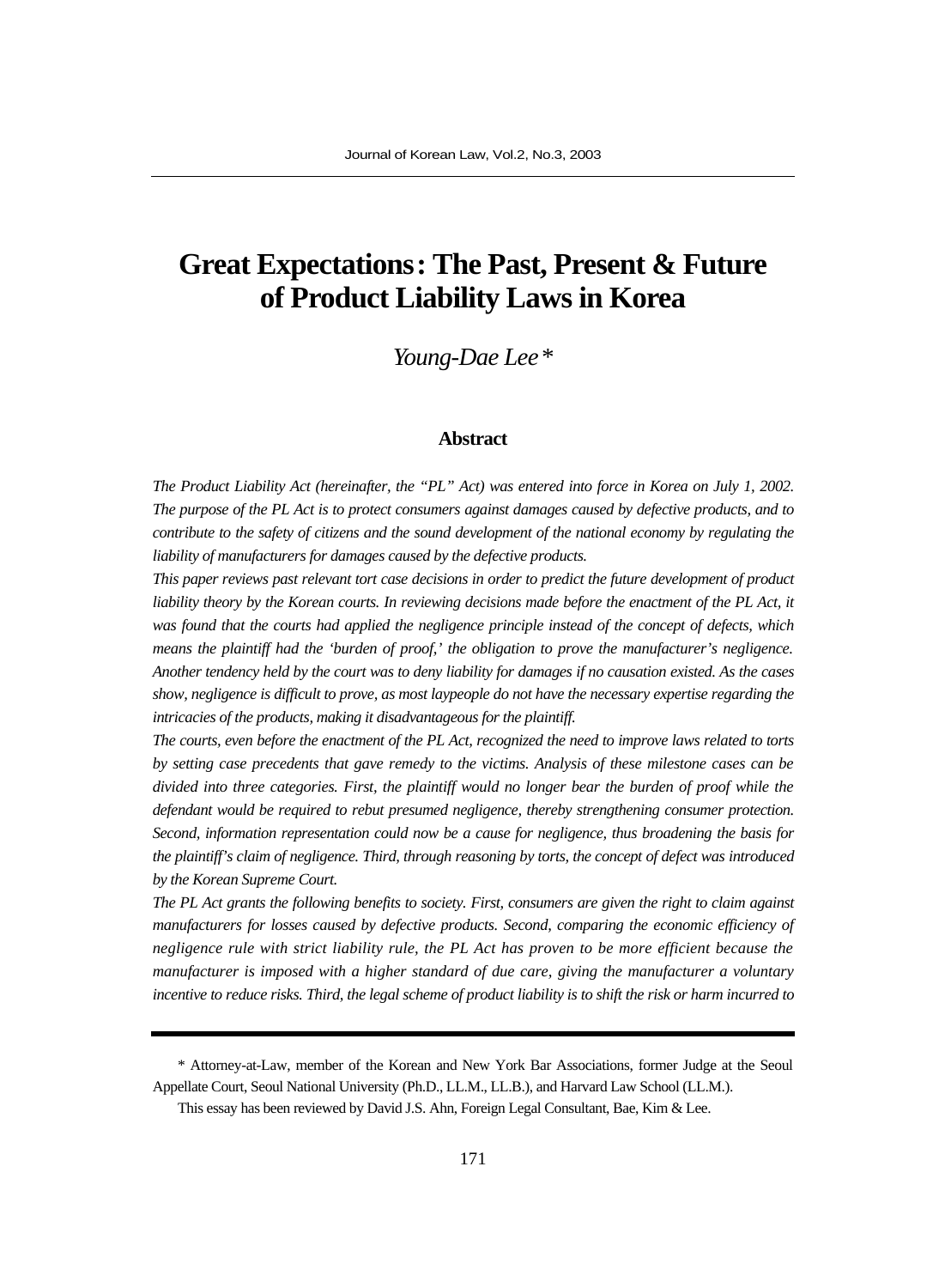#### *the unfortunate consumer to the manufacturer.*

*The precedents set by the legal structure of other countries should also be considered, in which death and personal injury are covered by product liability while damages to property or economic loss are covered under warranties. Therefore, we should take into account the fact that the product liability cannot be expanded to include property losses when basing suits on product liability laws.*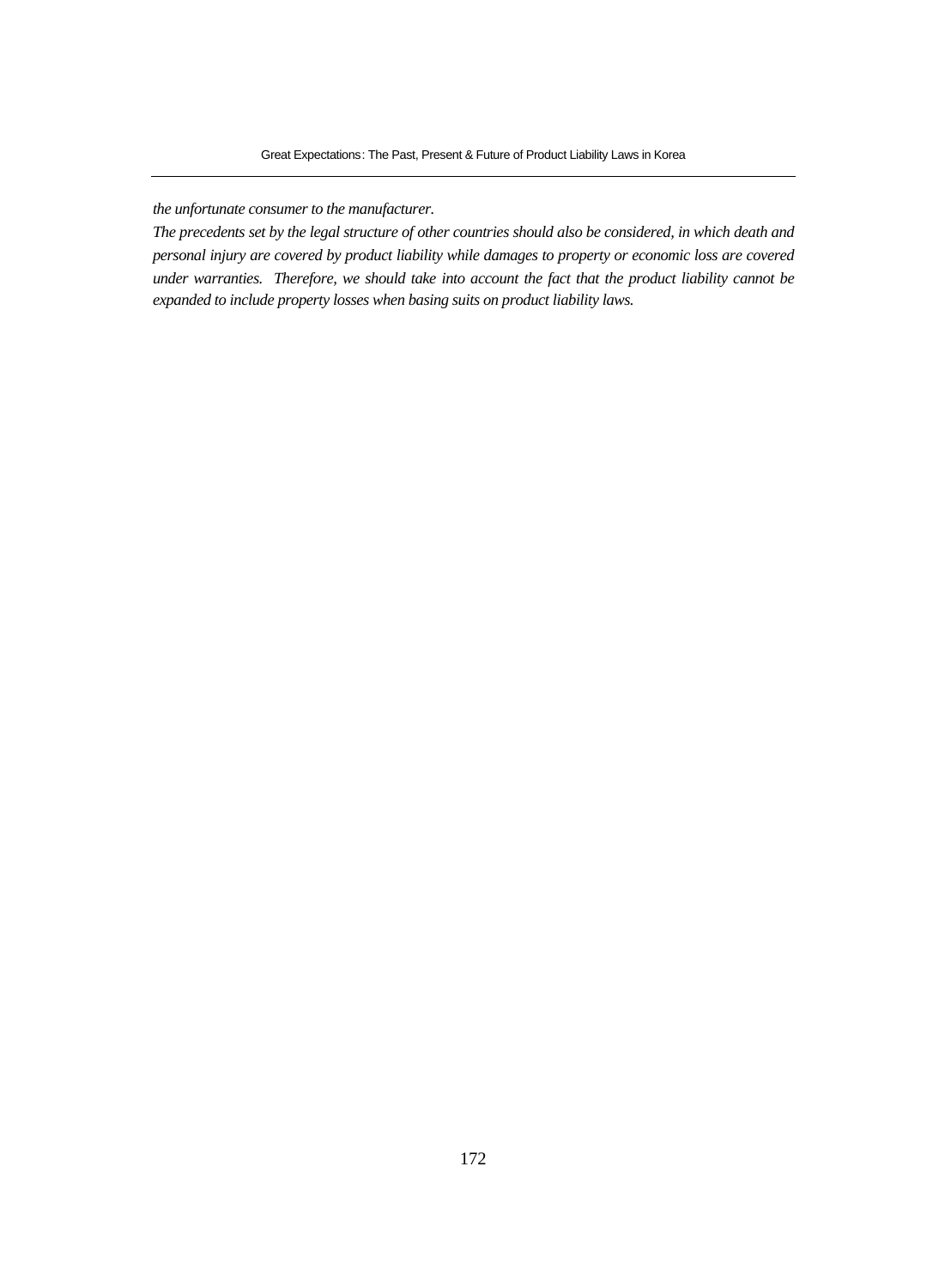### **I. Introduction**

An orphan boy lives a humble life with his sister and her husband as a blacksmith apprentice. Looked down by the girl he reveres, the orphan boy becomes ashamed of his low-class background. When the boy receives riches from a mysterious benefactor, he snobbishly abandons his family and friends for London society and 'great expectations'. This is how the story of Charles Dickens' "Great Expectations" begins. Reading this story, the hopeful atmosphere created by the recent enactment of the PL Act was brought to mind. Filled with great expectations over anticipated compensation for damages, society has come to see the objectives of the PL Act as a 'cure-all' medicine.

A civic movement group has recently declared that it will file a lawsuit against the manufacturer of the computer operating system over the computer virus attack that crippled the nation's internet service in January, 2003. Basing the suit on product liability laws, the group argued that the company should have done more to protect its customers from a threat which it was aware of. However, since there is no court precedence based on the PL Act in similar circumstances, there is a need to better understand the Korean court system, as the outcome may not meet people's expectations.

Hence, this paper will review past relevant tort case decisions in order to predict the development of product liability theory by the Korean courts, including the outcome of the lawsuit against the above computer O/S manufacturer.

The PL Act was entered into force in Korea on July 1, 2002. The purpose of the PL Act is to protect consumers against damages caused by defective products, and to contribute to the safety of citizens and the sound development of the national economy by regulating the liability of manufacturers for damages caused by the defective products. For this reason, the PL Act grants consumers the right to claim against manufacturers for losses caused by defective products.

# **II. Korean Supreme Court Case Review**

#### *A. Traditional Tort Theory Cases*

In reviewing decisions made before the enactment of the PL Act, it was found that the courts had applied the negligence principle instead of the concept of defects, which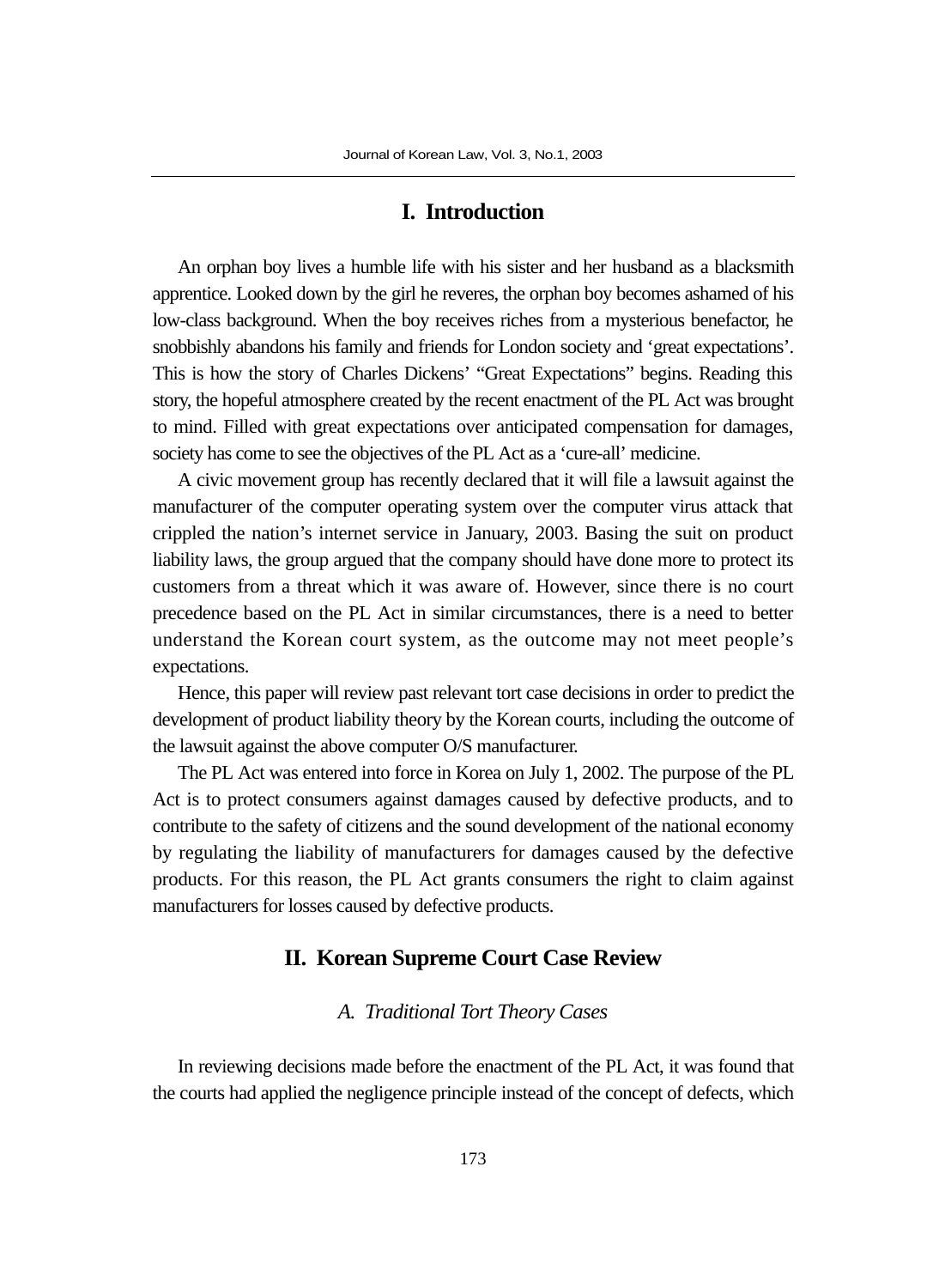means the plaintiff had the 'burden of proof,' the obligation to prove the manufacturer's negligence.

In a case reviewed by the Korean Supreme Court, a patient received a blood transfusion during surgery and went into shock as a result of poisonous material 1). The patient died thereafter. Subsequent investigation showed traces of bacillus bacteria in the blood bottle, and a legal action was brought against the company that manufactured the blood bottle. The plaintiff lost. Although the bottle was contaminated, the court did not find the defendant negligent.

Similarly, the Seoul Appellate Court reviewed a case in which the plaintiff suffered injuries in a traffic accident and was admitted to a hospital that gave him 'Solumedroll' medication 2). The plaintiff suffered side effects from the medication and sued the pharmaceutical company for damages based on torts theory. The court did not find the defendant negligent as the medicine had undergone safety tests before putting it out on the market and had even passed numerous safety tests after its market launch.

Another tendency of the court was to deny liability for damages if no causation existed.

In a Supreme Court case decided in 1983, the plaintiff was a poultry farmer who bought feedstuff manufactured by the defendant 3). After consuming the feedstuff, which contained calcium and protein, the chickens suffered from toxic conditions and died as a result. Investigation into the case found excessive amounts of acid in the urine of the chickens, commonly a symptom of excessive amounts of calcium and protein in the system. Nonetheless, the court did not hold the defendant liable for damages because the court found that there was no causation between the feedstuff containing calcium and protein and the toxic conditions suffered by the chickens.

As the above cases show, negligence is difficult to prove, as most laypeople do not have the necessary expertise regarding the intricacies of the products, making it disadvantageous for the plaintiff.

<sup>1)</sup> Supreme Court 1976.09.14 (case no. 76-da1259)

<sup>2)</sup> Seoul Appellate Court 1992.05.12 (case no. 91-na55669)

<sup>3)</sup> Supreme Court 1983.05.23 (case no. 82-daka924)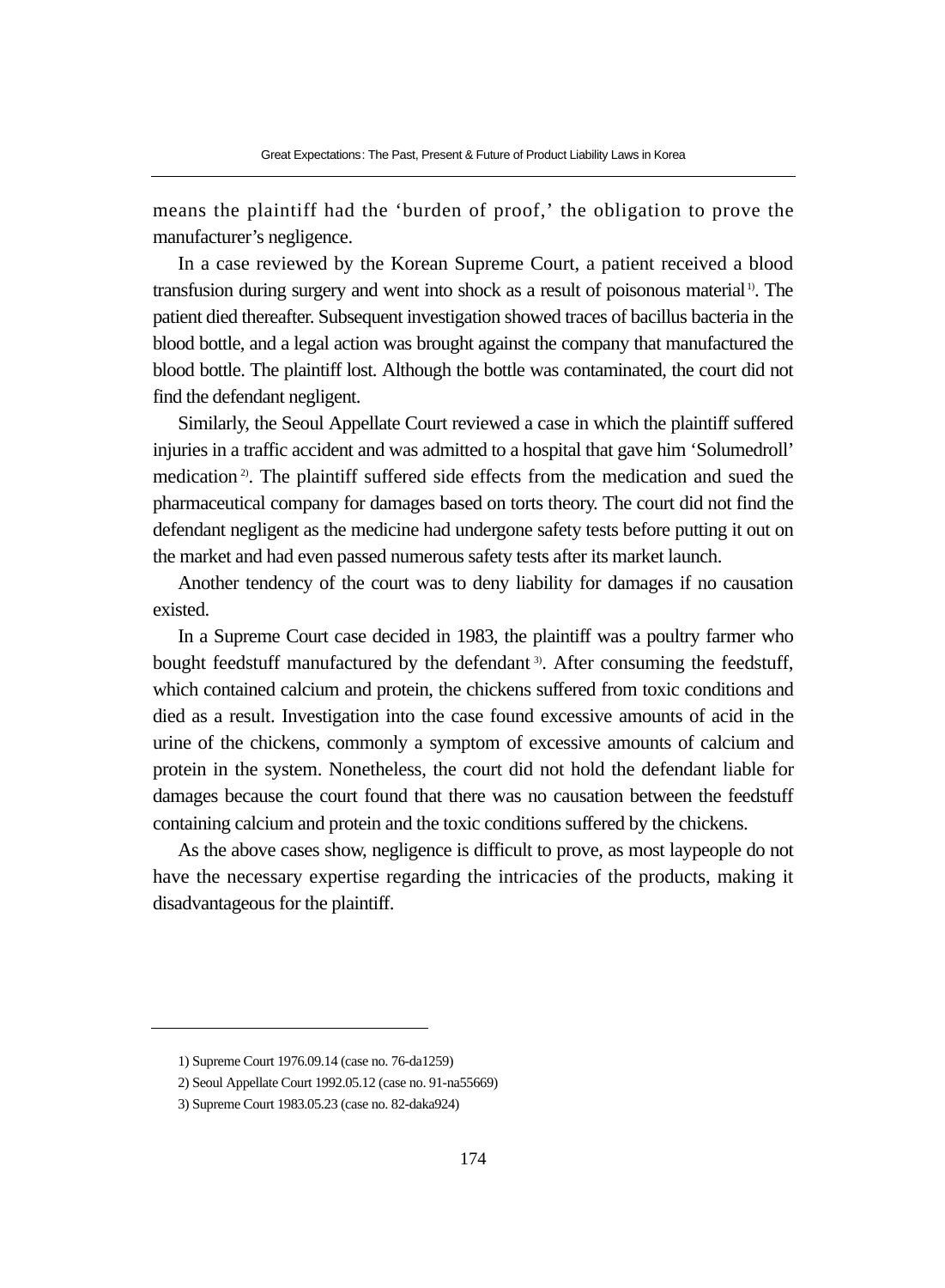#### *B. Court's Attempts Before the Enactment of PL Act*

The courts, even before the enactment of the PL Act, recognized the need to improve laws related to torts by setting case precedents that gave remedy to the victims. The introduction of the PL Act is a result of such precedents. The courts initiated improvement efforts with the following cases, which can be seen as the primary instances of implicit application of the product liability principles. Analysis of these milestone cases can be divided into three categories.

First, as the following case shows, the plaintiff did not bear the burden of proof while the defendant was required to rebut presumed negligence, thereby strengtheninn consumer protection.

In 1977, the Supreme Court reviewed a case in which the plaintiff bought feedstuff manufactured by the defendant for his poultry<sup>4</sup>. The chickens' feathers shed after several days and their stomachs ballooned. As the rate of egg production decreased to below 30%, keeping the chickens no longer economically viable, the plaintiff slaughtered the chickens as a result. Although it was not proven by direct evidence what kind of impurities were mixed into the fodder, it was presumed that the defendant was negligent by the circumstantial and indirect evidence. As a result, the defendant, as a tort feasor, was held liable for damages.

Second, the below case illustrates an instance in which information representation could be a cause for negligence, thus broadening the basis for the plaintiff's claim of negligence.

A patient received anesthesia during surgery. However, instead of oxygen, he received nitrogen because the gas supply company (defendant) had mistakenly supplied the hospital with a nitrogen tank, which could easily be mistaken for oxygen. The patient passed away as a result and the family members sued both the hospital and the gas supply company. The Supreme Court found the hospital and gas supply company jointly and severally liable<sup>5)</sup>. The court reasoned that the defendant should have made the nitrogen tank, which is rarely used, very distinct from that of an oxygen tank by using a different color and noticeable letterings. The manufacturer also had duty of due care to provide clear product information, especially regarding safety and

<sup>4)</sup> Supreme Court 1977.01.25 (case no. 75-da2092)

<sup>5)</sup> Supreme Court 1979.03.27 (case no. 78-da2221)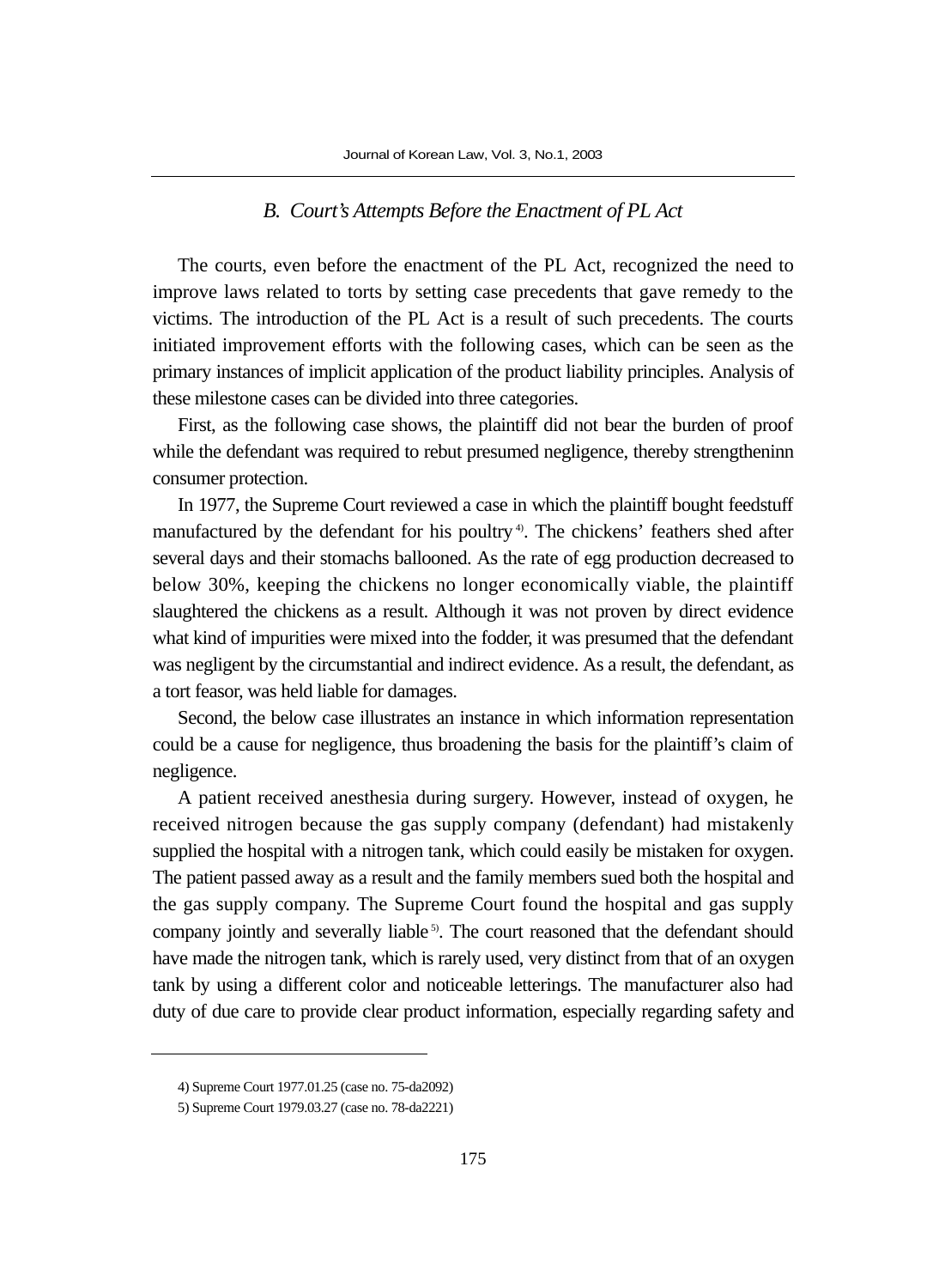product instructions. For that reason, even if negligence was evident only in representation of product information, the court found that the overall product safety was affected.

The following case represents a further broadening of negligence based product liability lawsuit. In this case, the manufacturer was held liable because the lack of safety caused by the manufacturing process of the product could be a cause for negligence even though the design had been approved as safe and reasonable by government standards.

A six-year old child was playing with a syringe intended for educational purposes when, finding the needle hole blocked, the child tried to compress the air from the syringe. The sudden release of air pressure caused the needle to pop out, hitting the child in the left eye, and resulted in blindness of that eye. The Supreme Court held the manufacturer liable as the materials used to manufacture the syringe were found to be of inferior quality, and the needle was found to easily dislodge from the syringe body<sup>6</sup>.

Similarly, the Daejon District Court reviewed a case in which the plaintiff placed a bottle of tonic water on the top ledge of the refrigerator's drink shelf when suddenly, the ledge was separated from the refrigerator door, causing the bottle to fall and break <sup>7</sup>. A piece of the broken bottle got into the plaintiff's eye, and the plaintiff sued. The court found the manufacturer liable as the company was negligent in the manufacturing process and should have foreseen that the separation of the ledge from the refrigerator door could result in dangerous consequences.

Third, through reasoning by torts, the concept of defect was introduced by the Supreme Court in reviewing the following case<sup>8</sup>. A mining company installed a current transformer, manufactured by the defendant, in the excavation area. Due to an abnormally high voltage, the transformer overheated and exploded. One person died and another suffered from severe burns. The court found a design defect in the insulator, which separates the heat from the transformer, and found the defendant liable for the damages incurred. Hence, even though the product in question was seemingly acceptable, the court, in this case, had measured the concept of defects by standards of safety and durability.

<sup>6)</sup> Supreme Court 1979.12.26 (case no. 79-da1772)

<sup>7)</sup> Daejon District Court 1987.09.17 (case no. 85-gahap828)

<sup>8)</sup> Supreme Court 1992.11.24 (case no. 92-da18139)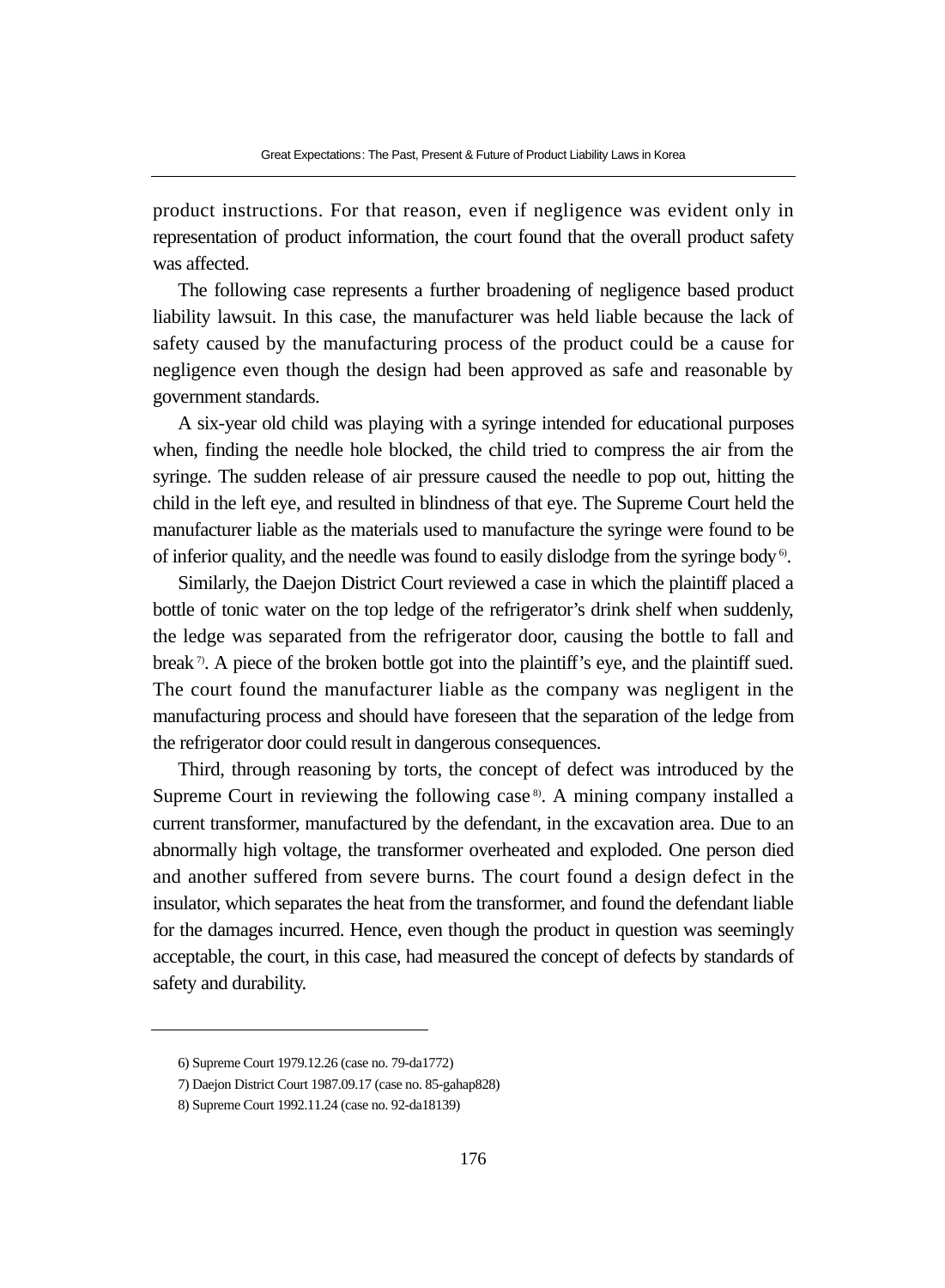The following landmark case brought together the principles of product liability by applying "presumed negligence," which gave the defendant the burden of rebutting presumed negligence by proving that duty of care was made or that there was another cause besides the product itself existed that caused the damage.

The plaintiff was watching television when suddenly, the television set combusted, rapidly spreading fire throughout the whole household and reducing everything to ashes. Investigating the cause of the fire, it was revealed that the plaintiff had exceeded the 5-year durable period of the television set, manufactured by the defendant, by one year. The police presumed the probable cause of fire as a shortcircuited electron gun within the set. The Supreme Court held the manufacturer responsible for the damages caused by the fire<sup>9</sup>. The court, in its decision, cited that since the explosion occurred during ordinary use of the product, "reasonable safety" standard was lacking in the television set, resulting in a product "dangerous" to the consumer. In addition, it was established that the definition of a product's durable period only denotes the minimum period during which function must transpire normally. Hence, the five-year durable period of the television set does not imply a statute of limitation and normal use of the product can be expected even after five years. Furthermore, the television set manufactured by the defendant] carried no warning stating that exceeding the durable period could result in explosion of the product.

According to tort theory, negligence must first be established. Second, damage must have occurred. Third, causation must exist between negligence and damage. Analysis of this case reveals a change in traditional tort theory in order to allocate risk and damage in a fair and equitable manner according to the principles of the law. The Supreme Court found that proving negligence was nearly impossible for a layperson due to the high level of technological expertise required.

## **III. Economic Analysis of PL Act**

With the enactment of the PL Act, the term "defect" came to signify the shortcomings of a product in manufacturing, design or representation as measured by standards of safety and durability. Some people may argue that decisions made prior to

<sup>9)</sup> Supreme Court 2000.02.05 (case no. 98-da15934)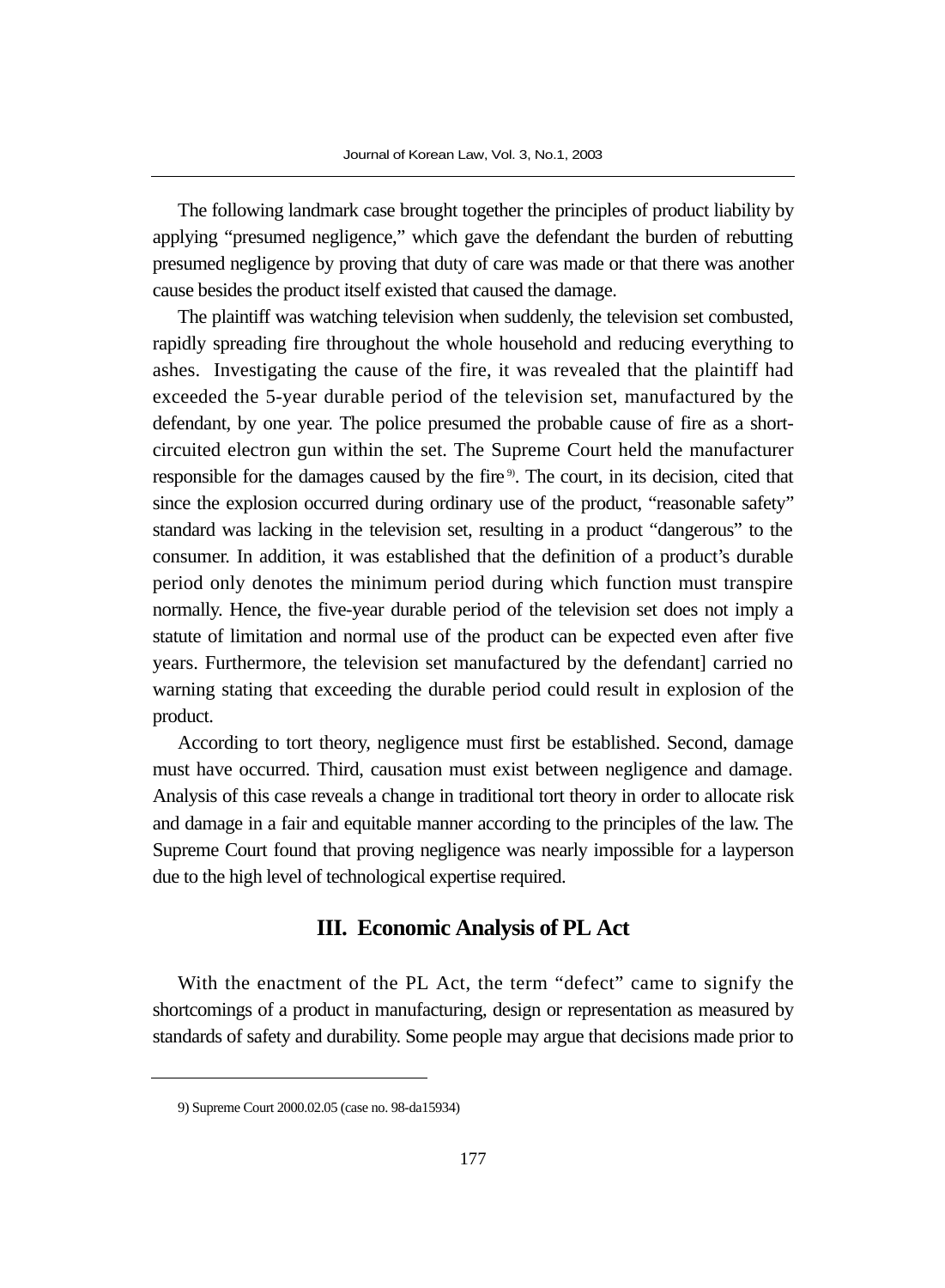the enactment of the PL Act in Korea were based on damages to property and such precedents should be taken into consideration in today's product liability cases. However, as the above cases show, the manufacturers tend to be held liable for only death and personal injuries. Leading cases in the U.S. like *East River Steamship Corp. v. Transamerica Delaval Inc.*10) also adhere to such interpretation of product liability laws, with economic loss traditionally existing outside the realm of product liability. Likewise, although the PL Act does not restrict damages to any extent, the legal regime of product liability expands manufacturer's liability only to death and personal injury while damages to property is covered under warranty liabilities. Therefore, damage cases arising out of the above internet service failure in Korea should take into consideration the fact that economic loss is outside the realm of product liability and thus, is basically beyond the scope of compensation under the product liability.

Comparing the economic efficiency of negligence rule with strict liability rule, the latter has proven to be more efficient because the manufacturer is imposed with a higher standard of due care, giving the manufacturer a voluntary incentive to reduce risks. Thus, accidents are mitigated in the long  $run<sup>11</sup>$ . However, if precaution is bilateral, that is, if both parties take precautionary action to reduce the probability and severity of an accident, then damages must be reduced in proportion to comparative negligence. Only then do the consumers have incentive to take precautions against using products and avoid consumer's moral hazard.

The legal scheme of product liability is to shift the risk or harm incurred to the unfortunate consumer to the manufacturer. In terms of economic prospects, the manufacturer's burden is shifted back to the consumer through price increase. However, this is deemed acceptable as the burden is distributed equally to all consumers of the product. Such 'socio-economic contract' or 'social insurance' can be seen as an evolutionary form of contract between the manufacturer and the consumer. In conclusion, the courts' rulings based on traditional torts theory in past damage cases were a reflection of their passive approach. Using an economic understanding of product liability theory, the courts should apply 'judicial activism' in deciding future product liability cases.

<sup>10) 106</sup> S.Ct. 2295, 1986

<sup>11)</sup> Kim, Eunja. *Economic Effects of Product Liability*. Seoul: Korea Economic Research Institute, 1997, p. 62.